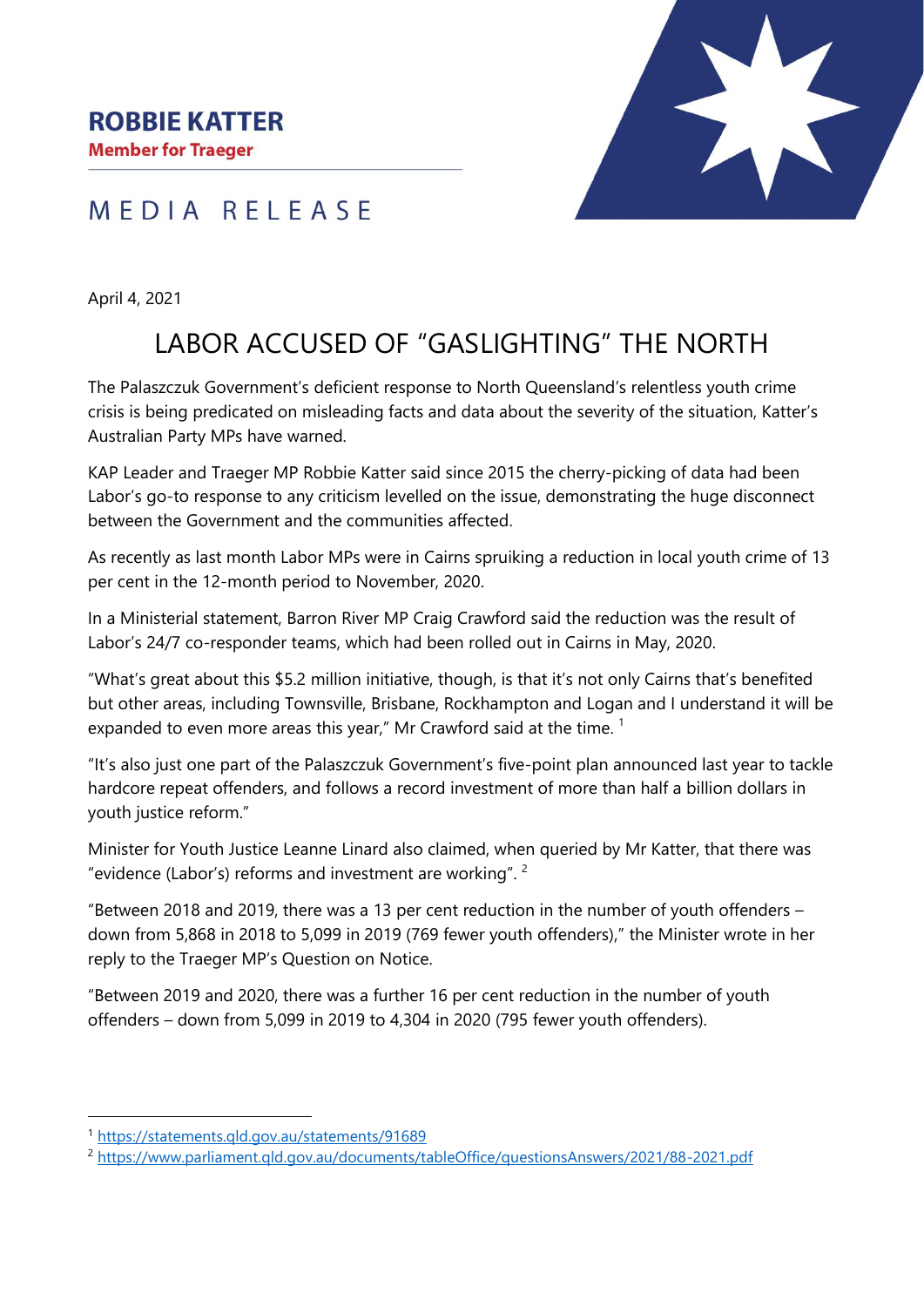#### **ROBBIE KATTER**

**Member for Traeger** 



## MEDIA RELEASE

Mr Katter said the 2019-20 year was a write-off with regards to analysing normal social data due to the COVID-19 pandemic and subsequent state-wide lockdowns.

However Minister Linard said concerns raised about COVID-19's impact on the data were irrelevant as "COVID-19 lockdowns occurred in only a portion of the 2019-20 reporting period".

Even the Australian Bureau of Statistics, when detailing statistics from 2019-20 that showed youth crime rates across Australia were at their lowest recorded levels, warned that the data was compromised by COVID-19. <sup>3</sup>

Mr Katter said the news that Labor was "solving" youth crime in North Queensland was a surprise to him, and the majority of people in the region.

He said Labor was essentially playing "silly-buggers" with the facts, and that it was offensive the Government thought people wouldn't catch on.

"Another day, and another statistic gets rolled out by our Labor MPs up here in the North or by the Ministers on George Street in Brisbane", he said.

"I feel like the whole of North Queensland is getting 'gaslighted' by Labor – we tell them there's a serious issue and we need help, and they tell us we're wrong and find some obscure set of data to show us why.

"It's outrageous, and we are all sick of the propaganda."

According to official Offence Data (related to 10-17 year old child offenders), as published by the Queensland Police Service in their annual Statistical Reviews (2014-15, 2015-16 and 2016-17) and by the Queensland Government Statistician's Office in their Crime Report, Queensland (2017-18 and 2018-19), the realities of the youth crime crisis in Queensland are as follows:

- **2014-15: 43,621** total charges were laid against child offenders (10-17 years old)
- **2015-16: 45,329** total charges were laid against child offenders (10-17 years old)
- **2016-17: 49,741** total charges were laid against child offenders (10-17 years old)
- **2017-18: 51,050** total charges were laid against child offenders (10-17 vears old)
- **2018-19: 48,786** total charges were laid against child offenders (10-17 years old).

<sup>3</sup> [https://www.abs.gov.au/statistics/people/crime-and-justice/recorded-crime-offenders/latest-release#youth](https://www.abs.gov.au/statistics/people/crime-and-justice/recorded-crime-offenders/latest-release#youth-offenders)[offenders](https://www.abs.gov.au/statistics/people/crime-and-justice/recorded-crime-offenders/latest-release#youth-offenders)